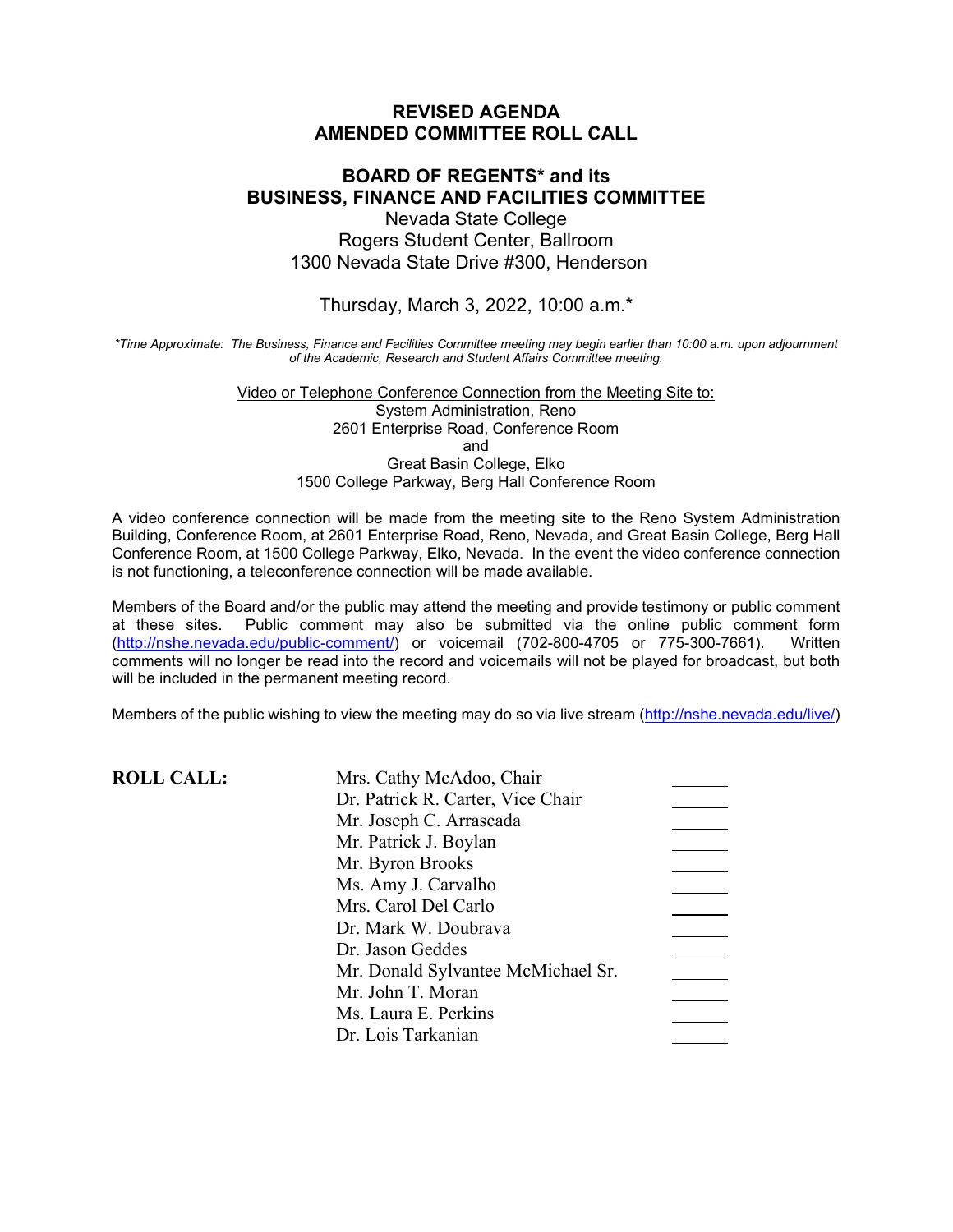| <b>COMMITTEE</b>  |                                    |  |
|-------------------|------------------------------------|--|
| <b>ROLL CALL:</b> | Ms. Amy J. Carvalho, Chair         |  |
|                   | Dr. Patrick R. Carter, Vice Chair  |  |
|                   | Mr. Patrick J. Boylan              |  |
|                   | Mr. Byron Brooks                   |  |
|                   | Mr. Donald Sylvantee McMichael Sr. |  |
|                   | Dr. Lois Tarkanian                 |  |

In addition to the Business, Finance and Facilities Committee, this meeting is noticed as a meeting of the Board of Regents to allow other Regents who may wish to attend to participate.

#### **IMPORTANT INFORMATION ABOUT THE AGENDA AND PUBLIC MEETING**

**NOTE:** Below is an agenda of all items scheduled to be considered. Notification is hereby provided that items on the agenda may be taken out of the order presented, including moving an item to a different day if the meeting is noticed for more than one day, two or more agenda items may be combined for consideration, and an agenda item may be removed from the agenda or discussion relating to an item on the agenda may be delayed at any time.

In accordance with the Board of Regents' Bylaws, Title 1, Article V, Section 18, items voted on may be the subject of a motion to reconsider at this meeting. A motion to reconsider an item may be made at any time before adjournment of this meeting. Similarly, if an item is tabled at any time during the meeting, it may, by proper motion and vote, be taken from the table and thereafter be the subject of consideration and action at any time before adjournment of this meeting.

\*The Board of Regents, at its regularly scheduled meetings, meets concurrently with its committees (Academic, Research and Student Affairs; Audit, Compliance and Title IX; Business, Finance and Facilities; Health Sciences System; Inclusion, Diversity, Equity and Access; Security; and Workforce). The Board's committee meetings take place in accordance with the agendas published for those committees. Regents who are not members of the committees may attend the committee meetings and participate in the discussion of committee agenda items. However, action items will only be voted on by the members of each Committee, unless a Regent is temporarily made a member of that Committee under Board of Regents Bylaws, Title 1, Article VI, Section 6. The full Board of Regents will consider committee action items in accordance with the Board of Regents agenda published for the current or for a subsequent meeting.

In accordance with the Board of Regents' Bylaws, Title 1, Article V, Section 12, a quorum may be gained by telephonic, video, or electronic transmission provided that notice to that effect has been given.

Some agenda items are noted as having accompanying reference material. Reference material may be accessed on the electronic version of the agenda by clicking the reference link associated with a particular item. The agenda and associated reference material may also be accessed on the Internet by visiting the Board of Regents' website at:

<https://nshe.nevada.edu/leadership-policy/board-of-regents/meeting-agendas/>

Many public libraries have publicly accessible computer terminals. Copies of the reference material and any additional support materials that are submitted to the Board of Regents' Office and then distributed to the members of the Board of Regents after the posting of this agenda but before the meeting, will be made available as follows: 1. Copies of any such materials are available at the Board of Regents' Office at 2601 Enterprise Road, Reno, Nevada and the Board of Regents' Office at 4300 South Maryland Parkway, Las Vegas, Nevada. A copy may be requested by calling Angela R. Palmer at (775) 784-3465; 2. Copies of any such materials will also be available at the meeting site.

Reasonable efforts will be made to assist and accommodate physically disabled persons attending the meeting. Please call the Board office at (775) 784-4958 in advance so that arrangements may be made.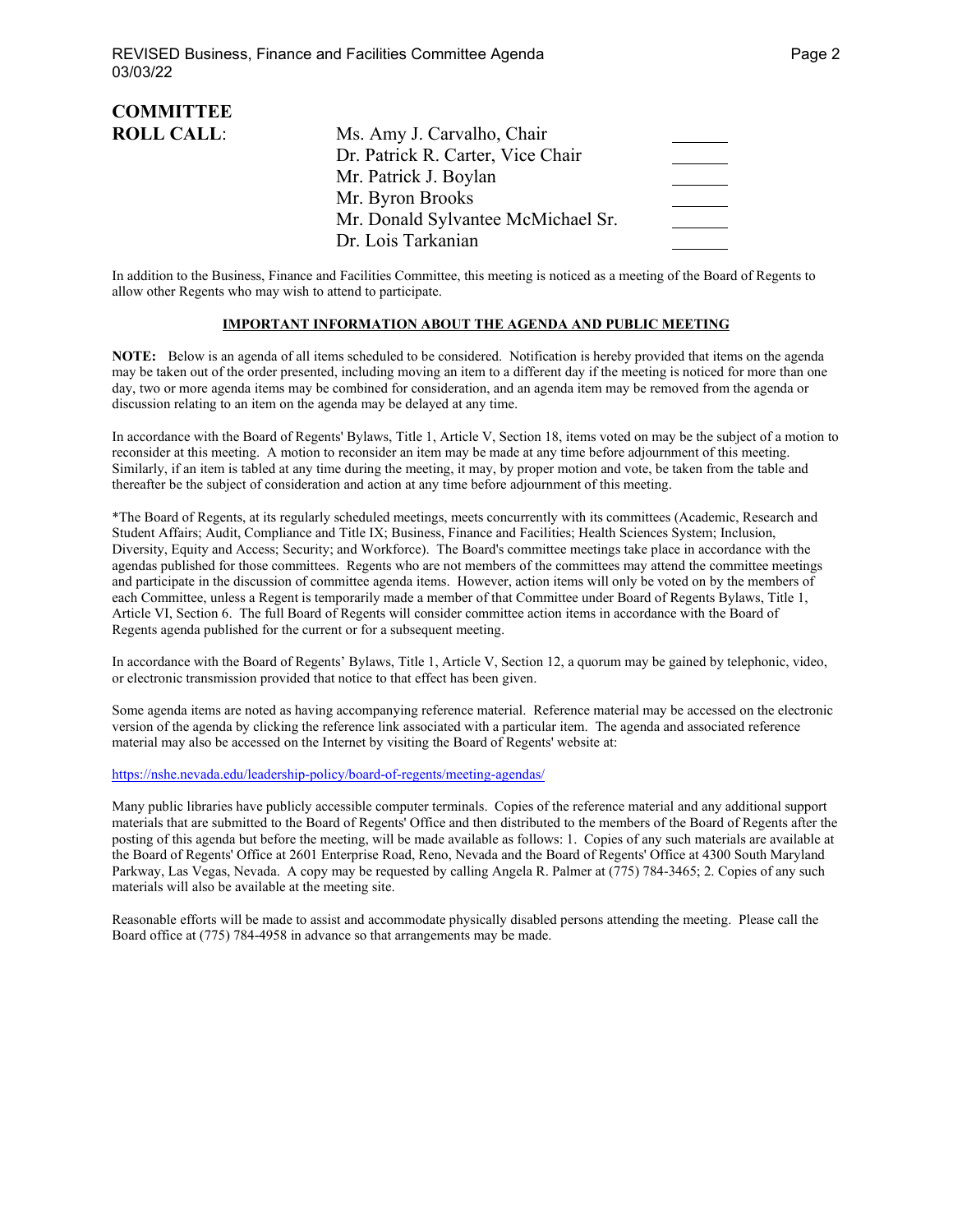### **1. PUBLIC COMMENT INFORMATION ONLY**

Public comment will be taken during this agenda item. No action may be taken on a matter raised under this item until the matter is included on an agenda as an item on which action may be taken. Comments will be limited to three minutes per person. Persons making comment will be asked to begin by stating their name for the record and to spell their last name. The Committee Chair may elect to allow additional public comment on a specific agenda item when that agenda item is being considered.

In accordance with Attorney General Opinion No. 00-047, as restated in the Attorney General's Open Meeting Law Manual, the Committee Chair may prohibit comment if the content of that comment is a topic that is not relevant to, or within the authority of, the Board of Regents, or if the content is willfully disruptive of the meeting by being irrelevant, repetitious, slanderous, offensive, inflammatory, irrational or amounting to personal attacks or interfering with the rights of other speakers.

### **2. CONSENT ITEMS FOR POSSIBLE ACTION**

Consent items will be considered together and acted on in one motion unless an item is removed to be considered separately by the Committee.

#### **2a. MINUTES FOR POSSIBLE ACTION**

The Committee will consider approval of the December 2, 2021, meeting minutes. *[\(Ref. BFF-2a\)](https://nshe.nevada.edu/wp-content/uploads/file/BoardOfRegents/Agendas/2022/03-mar-mtgs/bff-refs/BFF-2a.pdf)*

# **2b. 2021 SELF-SUPPORTING SUMMER FOR POSSIBLE ACTION SESSION/CALENDAR YEAR BUDGETS, BUDGET TO ACTUAL COMPARISON**

The Committee may approve acceptance of the 2021 Self-Supporting Summer Session and Calendar Year Budgets, Budget to Actual Comparison for the NSHE. *[\(Refs. BFF-2b\(1\)](https://nshe.nevada.edu/wp-content/uploads/file/BoardOfRegents/Agendas/2022/03-mar-mtgs/bff-refs/BFF-2b(1).pdf) and [BFF-2b\(2\)\)](https://nshe.nevada.edu/wp-content/uploads/file/BoardOfRegents/Agendas/2022/03-mar-mtgs/bff-refs/BFF-2b(2).pdf)*

# **2c. 2022 SUMMER SESSION/ FOR POSSIBLE ACTION CALENDAR YEAR BUDGETS**

The Committee may approve the 2022 Self-Supporting Summer Session/Calendar Year Budgets. *[\(Refs. BFF-2c\(1\)](https://nshe.nevada.edu/wp-content/uploads/file/BoardOfRegents/Agendas/2022/03-mar-mtgs/bff-refs/BFF-2c(1).pdf) an[d BFF-2c\(2\)\)](https://nshe.nevada.edu/wp-content/uploads/file/BoardOfRegents/Agendas/2022/03-mar-mtgs/bff-refs/BFF-2c(2).pdf)*

*ESTIMATED TIME: 5 mins.*

# **3. SECOND QUARTER FISCAL YEAR 2021-2022 INFORMATION ONLY FISCAL EXCEPTIONS**

The Second Quarter Fiscal Year 2021-2022 Report of Fiscal Exceptions of Self-Supporting Accounts will be presented. *[\(Refs. BFF-3a](https://nshe.nevada.edu/wp-content/uploads/file/BoardOfRegents/Agendas/2022/03-mar-mtgs/bff-refs/BFF-3a.pdf) and [BFF-3b\)](https://nshe.nevada.edu/wp-content/uploads/file/BoardOfRegents/Agendas/2022/03-mar-mtgs/bff-refs/BFF-3b.pdf)*

*ESTIMATED TIME: 5 mins.*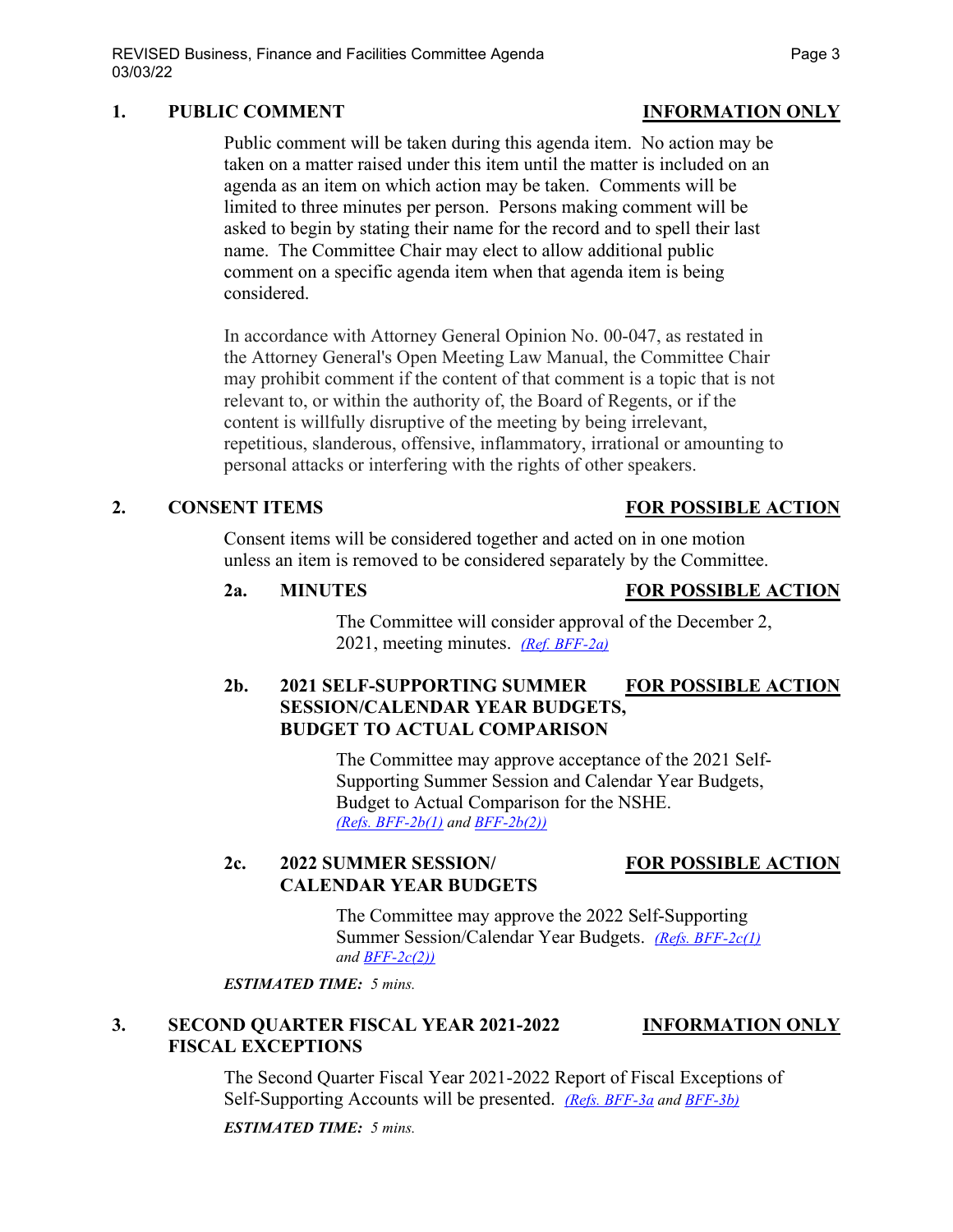### **4. SECOND QUARTER FISCAL YEAR 2021-2022 INFORMATION ONLY BUDGET TRANSFERS, STATE SUPPORTED OR SELF-SUPPORTING OPERATING BUDGETS**

NSHE institutions indicated there were no transfers between functional areas greater than \$500,000 during the Second Quarter Fiscal Year 2021- 2022.

*ESTIMATED TIME: 5 mins.*

# **5. 2012A BOND REFUNDING – RESOLUTION FOR POSSIBLE ACTION**

System Staff requests approval of a Resolution allowing NSHE, on behalf of UNLV and UNR, to issue up to \$24,070,000 of fixed-rate tax-exempt revenue refunding bonds to refinance the existing 2012A bonds for interest savings. *[\(Ref. BFF-5\)](https://nshe.nevada.edu/wp-content/uploads/file/BoardOfRegents/Agendas/2022/03-mar-mtgs/bff-refs/BFF-5.pdf)*

*FISCAL IMPACT: Refinancing is estimated to generate present value savings (net of costs) of approximately \$3.0 million, with no extension of the repayment term.* 

*ESTIMATED TIME: 10 mins.*

# **6. NSHE REAL PROPERTY INVENTORY INFORMATION ONLY REPORT CALENDAR YEAR 2021**

The NSHE Real Property Inventory Report Calendar Year 2021 will be presented. *[\(Ref. BFF-6\)](https://nshe.nevada.edu/wp-content/uploads/file/BoardOfRegents/Agendas/2022/03-mar-mtgs/bff-refs/BFF-6.pdf)*

*ESTIMATED TIME: 10 mins.*

# **7. LEASE AGREEMENT BETWEEN UNLV ON FOR POSSIBLE ACTION BEHALF OF THE KIRK KERKORIAN SCHOOL OF MEDICINE AND 1701 CHARLESTON, LLC FOR PROPERTY LOCATED AT 1701 WEST CHARLESTON BOULEVARD – UNLV**

University of Nevada, Las Vegas President Keith E. Whitfield requests approval of the Lease for property located at 1701 West Charleston Boulevard, Suites 110/100, 190, 200, 220, 230, 250, 260, 270, 290, 400, 590, 670, Las Vegas, Nevada, also commonly known as Clark County Assessor Parcel Number 162-04-112-011. President Whitfield requests that the Chancellor be granted authority to execute the Lease, and any ancillary documents, as deemed necessary and appropriate by the NSHE Chief General Counsel, in consultation with the Business, Finance and Facilities Committee Chair, to implement all terms and conditions associated with the Lease. President Whitfield and University of Nevada, Reno President Brian Sandoval further jointly request that the Chancellor be granted authority to execute an amendment to the Cooperative Agreement between UNLV KSOM and UNR SOM to terminate the Cooperative Agreement. *[\(Ref. BFF-7\)](https://nshe.nevada.edu/wp-content/uploads/file/BoardOfRegents/Agendas/2022/03-mar-mtgs/bff-refs/BFF-7.pdf)*

*FISCAL IMPACT: The total cost of the Lease for the Original 72-month term is \$8,194,603.32 and \$17,979,388.44 if all three extension options are exercised. Lease payments will be funded by UNLV KSOM.* 

*ESTIMATED TIME: 10 mins.*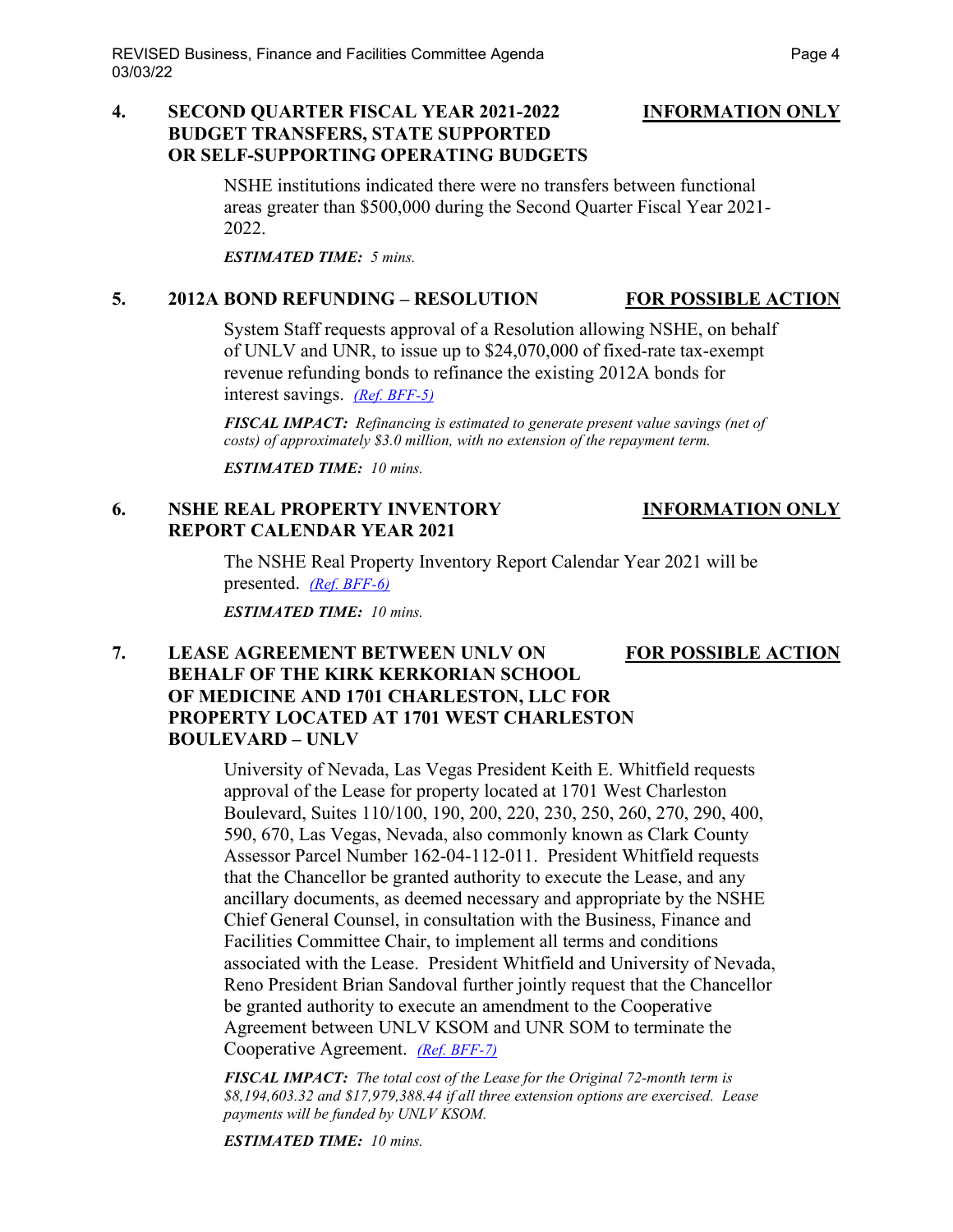### **8. APPROVAL TO PROCEED WITH A POTENTIAL FOR POSSIBLE ACTION PUBLIC-PRIVATE SPORTS AND EVENTS CENTER FOR YOUTH DEVELOPMENT ON NEVADA STATE COLLEGE CAMPUS – NSC**

Nevada State College President DeRionne Pollard requests approval of a Non-Binding Memorandum of Understanding for a potential publicprivate collaboration that will construct and operate an athletics complex and events center on the Nevada State College campus. *[\(Ref. BFF-8\)](https://nshe.nevada.edu/wp-content/uploads/file/BoardOfRegents/Agendas/2022/03-mar-mtgs/bff-refs/BFF-8.pdf)*

*FISCAL IMPACT: At this time, NSC is not able to estimate the full fiscal impact that could be a result of the MG52 Center and related projects.* 

*ESTIMATED TIME: 10 mins.*

# **9. APPROVAL TO SOLICIT PROPOSALS TO FOR POSSIBLE ACTION ESTABLISH A 501(c)3 ENTITY TO FACILITATE PUBLIC-PRIVATE OPPORTUNITIES AT NEVADA STATE COLLEGE – NSC**

Nevada State College President DeRionne Pollard requests approval to solicit proposals to assist in the formation of a  $501(c)3$  entity that will be created to facilitate public-private collaborations. *[\(Ref. BFF-9\)](https://nshe.nevada.edu/wp-content/uploads/file/BoardOfRegents/Agendas/2022/03-mar-mtgs/bff-refs/BFF-9.pdf)*

*FISCAL IMPACT: At this time, NSC is not able to estimate the fiscal impact that could be a result of public-private collaboration projects at Nevada State College.* 

*ESTIMATED TIME: 15 mins.*

# 10. **STUDENT HOUSING REFINANCE – NSC FOR POSSIBLE ACTION**

Nevada State College President DeRionne Pollard requests approval of: 1) the modified Ground Lease; Ground Sublease; Recognition, Consent and Non-Disturbance Agreement; and the Subleasehold Deed of Trust related to the Nevada State College Housing Village refinance; and 2) authorizing the Chancellor to negotiate non-material revisions to the documents, with advice of Chief General Counsel, and to consent to the modified Indenture for the refinancing. *[\(Ref. BFF-10\)](https://nshe.nevada.edu/wp-content/uploads/file/BoardOfRegents/Agendas/2022/03-mar-mtgs/bff-refs/BFF-10.pdf)*

*FISCAL IMPACT: None.* 

*ESTIMATED TIME: 15 mins.*

Items for consideration at future meetings may be suggested. Any discussion of an item under "New Business" is limited to description and clarification of the subject matter of the item, which may include the reasons for the request, and no substantive discussion may occur at this meeting on new business items in accordance with the Nevada Open Meeting Law (NRS 241.010 *et seq*.).

*ESTIMATED TIME: 5 mins.*

# **11. NEW BUSINESS INFORMATION ONLY**